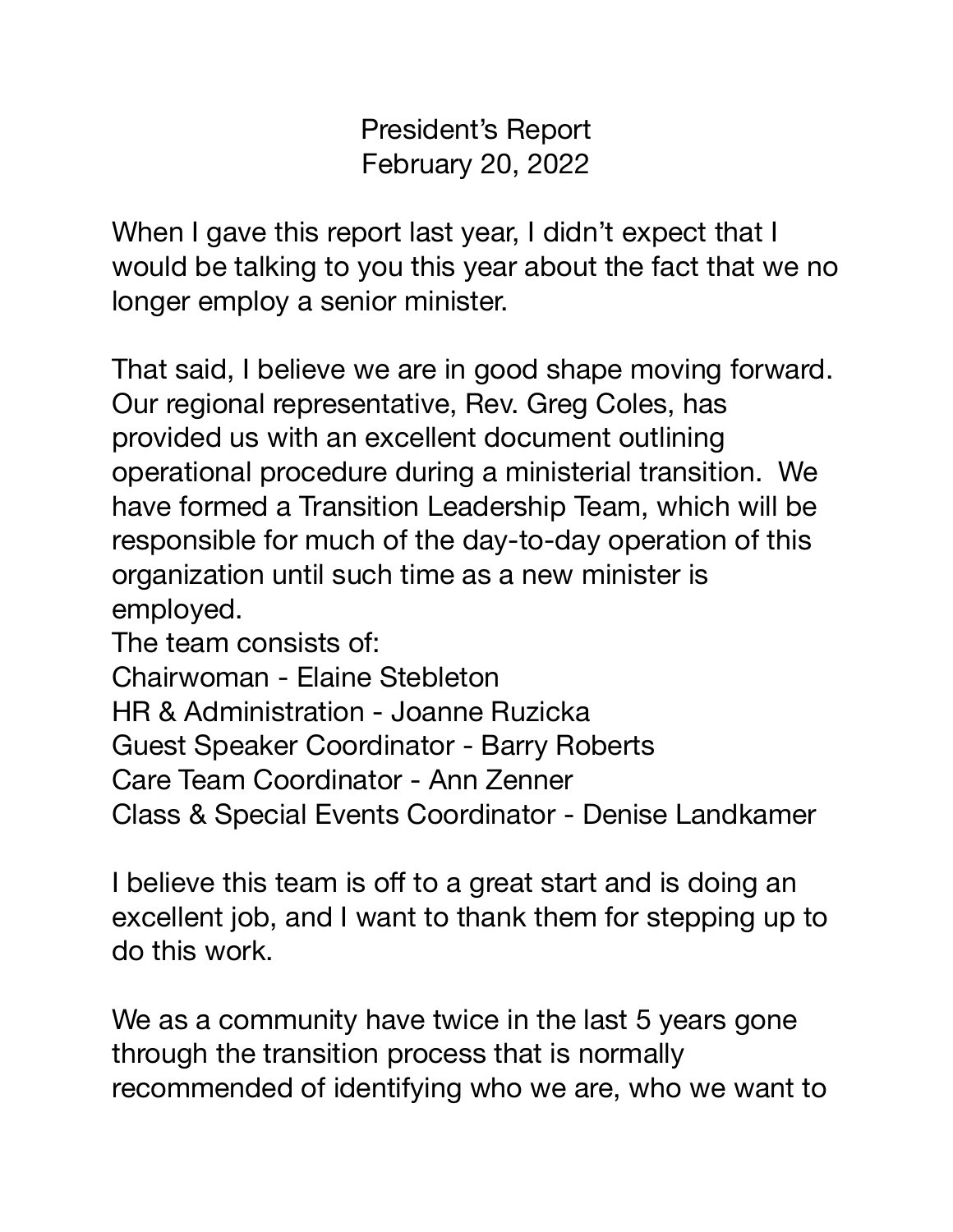be and defining the characteristics of who we want as our next minister. And because we have done these things so recently, there is a strong sentiment in this community that we should be able to move more quickly than usual toward hiring someone new.

The Board in general understands this sentiment and agrees with it. We began discussion on the formation of a search committee this month and intend to form that team at next month's meeting. We have also begun looking at what materials we will need to pull together to create an information packet that can be posted on UWM's job search site for ministers.

One caveat that I would like to mention. While the process of posting our information allows potential ministerial hires to evaluate potential jobs for themselves, there is not a converse method for churches to search for ministers, so we are dependent on posting our information and job description and then waiting for resumes to come to us. This is not necessarily a bad method, but it does mean that there is an element of randomness in the process, i.e., who happens to be looking for a job at the time we post our vacancy. And it is the Board's position that until a qualified candidate that fits well with our community applies, we will continue to search.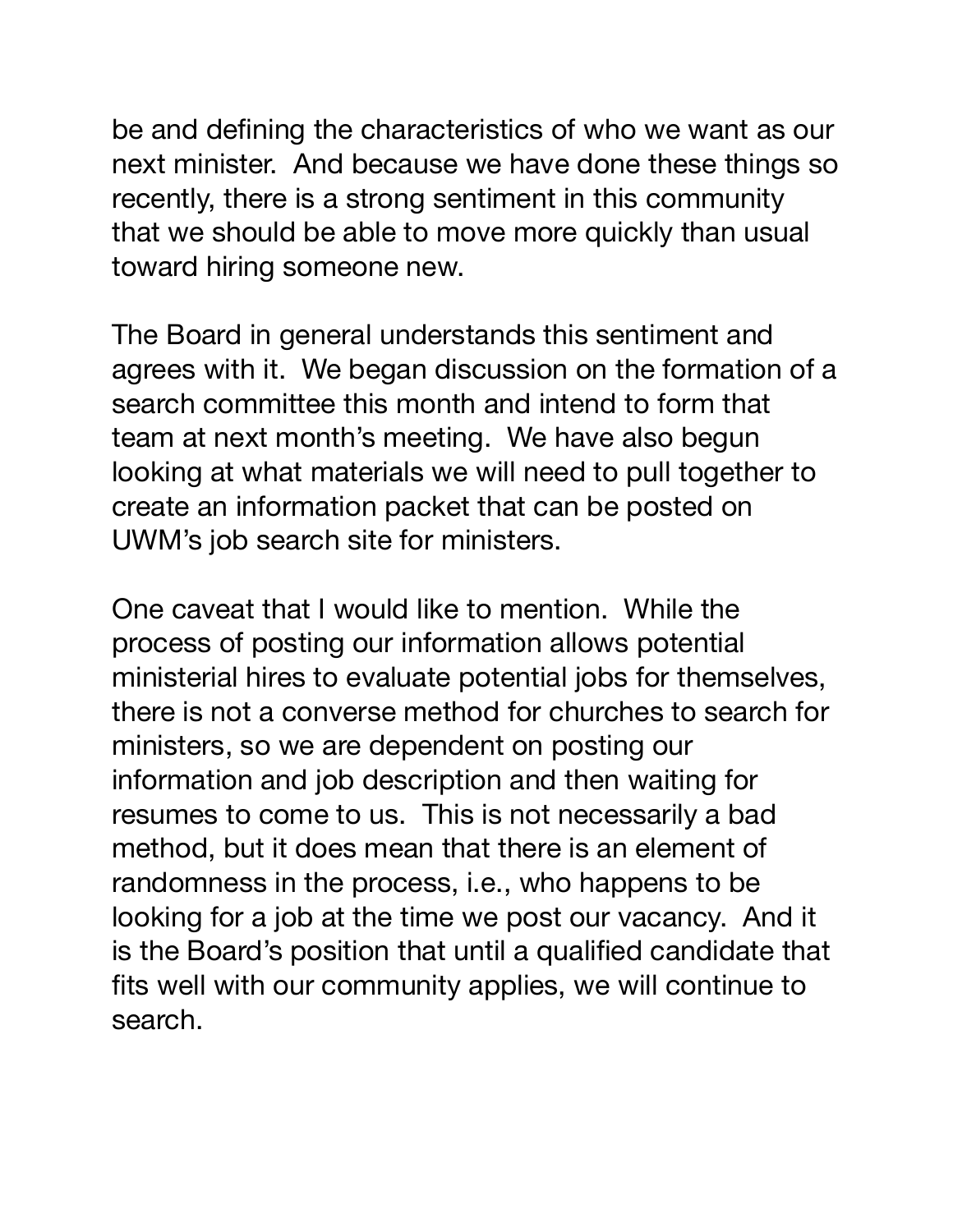I would now like to spend a couple of minutes talking about our Youth and Family Ministry, which, as you may know, is run by Denny Balish. Although omicron has limited her ability this winter to hold in-person classes for the children, the good news is that our YouthEd program has opened up again this morning and should continue to run, assuming conditions continue to improve. So the affirmation that we say every Sunday for YouthEd is working!

Denny is a Certified Spiritual Educator and has attended several trainings and monitoring sessions conducted by the Great Lakes Regional office and by Unity Worldwide Ministries. Denny focuses on developing lesson curriculum, maintaining an organized and calming space for the classroom upstairs and communicating with parents. She also maintains the Youth section of our website and writes the YouthEd Corner feature in the weekly e-blast. Thank you Denny for all you do.

Finally, we have a lot of ministry teams here at Unity of Madison, which provide a lot of opportunities to serve. I'm going to go through a list of the ministry teams currently either active or restarting now that the pandemic appears to be receding. I'm going to ask the leads for each of these teams to stand up, as I mention your name, so that anyone who would like to help you out will know who you are. In some cases those team leads won't be present, but you can also contact the church office or any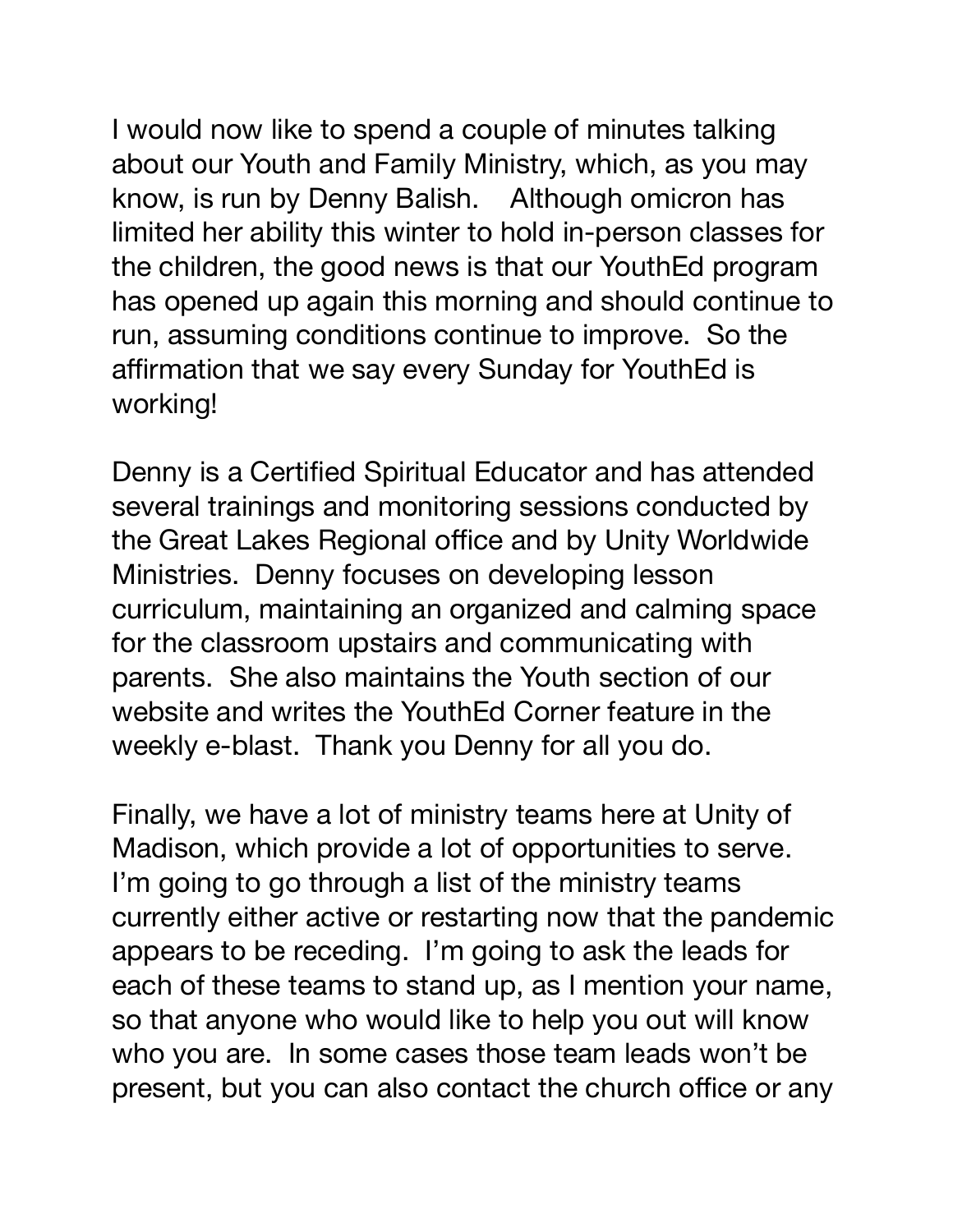of the trustees and we can help to connect you with the team leads.

- Youth Education and Family Ministry- Denny Balish
- Celebration assistants- Josie Collins
- Spiritual care team- Josie Collins
- Music Ministry- Pete Calgaro
- Bookstore- Nancy Keeney
- Library- Nancy Keeney
- Building Maintenance- Nancy Sundal
- Finance Team- Nancy Sundal
- Garden Team- Joanne Ruzicka, Nancy Sundal, and Ann Zenner
- Hospitality- Lynn Weber
- Growth Team- Rymii Kaio
- Social Justice-Kay Frazier or Rymii Kaio
- Prayer Shawl Ministry- Ann Zenner
- Men's Group- Pat O'Laughlin
- Men's Breakfast- Jim Thayer-Hart
- Ushers/Greeter- Rich and Dee Hall